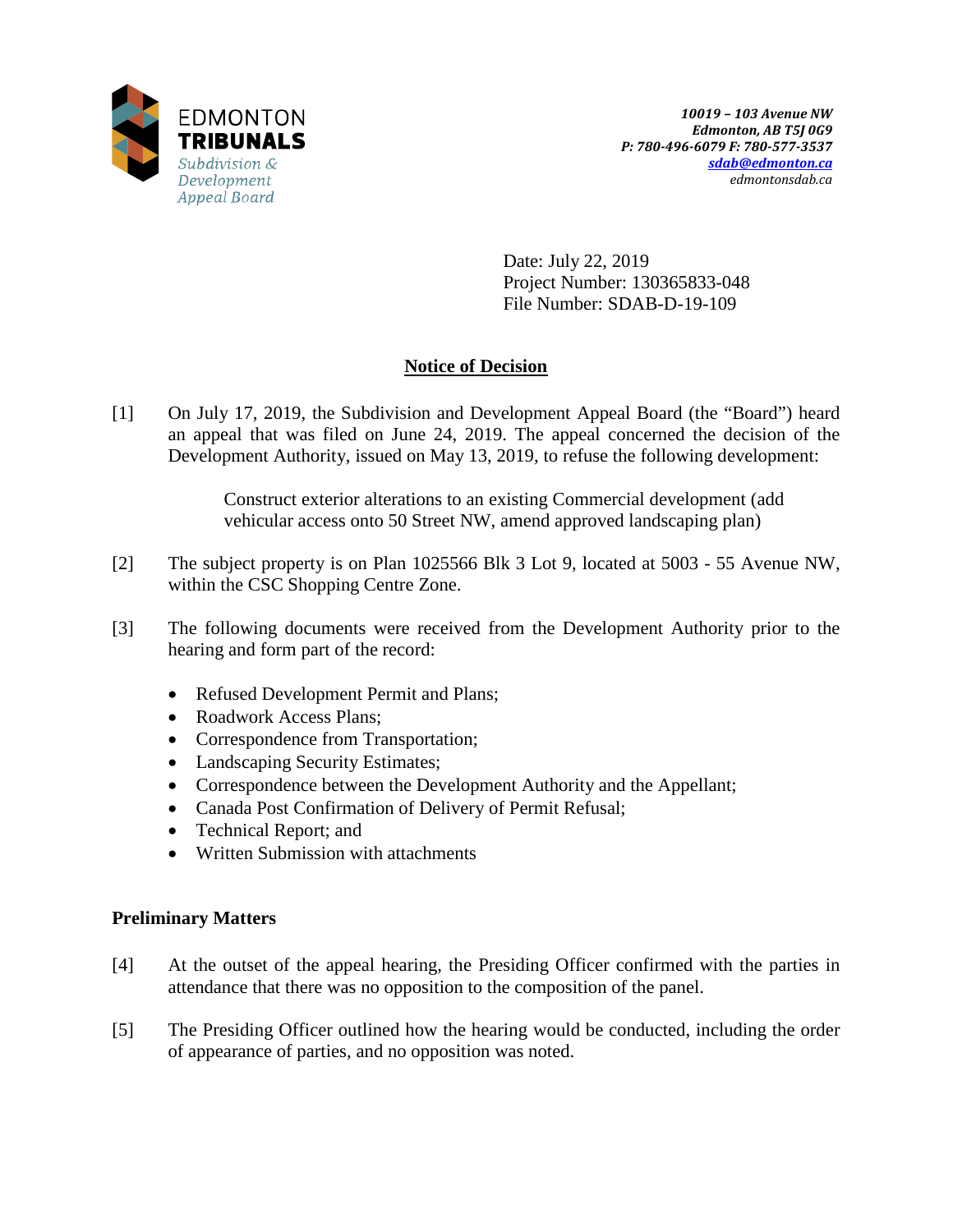- [6] The Chair advised the Appellant that the Board must first determine if the appeal was filed on time in accordance with Section 686 of the *Municipal Government Act*, RSA 2000, c M-26 (the "*MGA*").
- [7] Section  $686(1)(a)(i)(A)$  states:

A development appeal to a subdivision and development appeal board is commenced by filing a notice of the appeal, containing reasons, with the board, in the case of an appeal made by a person referred to in section 685(1), with respect to an application for a development permit, within 21 days after the date on which the decision is made under section 642.

- [8] Based on the appeal documents received, the 21 day appeal period began to run on May 13, 2019, which meant that the time for filing the appeal expired on June 3, 2019. The appeal was filed on June 24, 2019. On its face, it appeared that the appeal was filed out of time. The Board asked the Appellant to address this issue.
	- *i) Position of the Appellant, Amnor Group*
- [9] The Appellant was not familiar with the appeal process and was unaware that there was a 21 day limit to file an appeal.
- [10] A copy of the refused Development Permit dated May 13, 2019, was referenced and the Appellant confirmed that it had been received. The final paragraph on page 1 of this refused permit stated:

### **Rights of Appeal**

The Applicant has the right of appeal within 21 days after the date on which the decision is made, as outlined in Section 683 through 689 of the Municipal Government Act.

- [11] The Appellant did not see this paragraph and was focused on how to solve the issues with the traffic department and the conflict with the power pole. They had arranged a meeting with their local municipal councillor and by the time they were able to meet and were advised they could appeal, it was already too late.
	- *ii) Position of the Development Officer, I. Welch*
- [12] Mr. Welch first sent out a copy of the refused Development Permit by email and also sent a copy by registered mail. Proof that the registered letter was received by the Appellant was included in the documents he submitted to the Board.
- [13] It is the City's position that the appeal was filed out of time.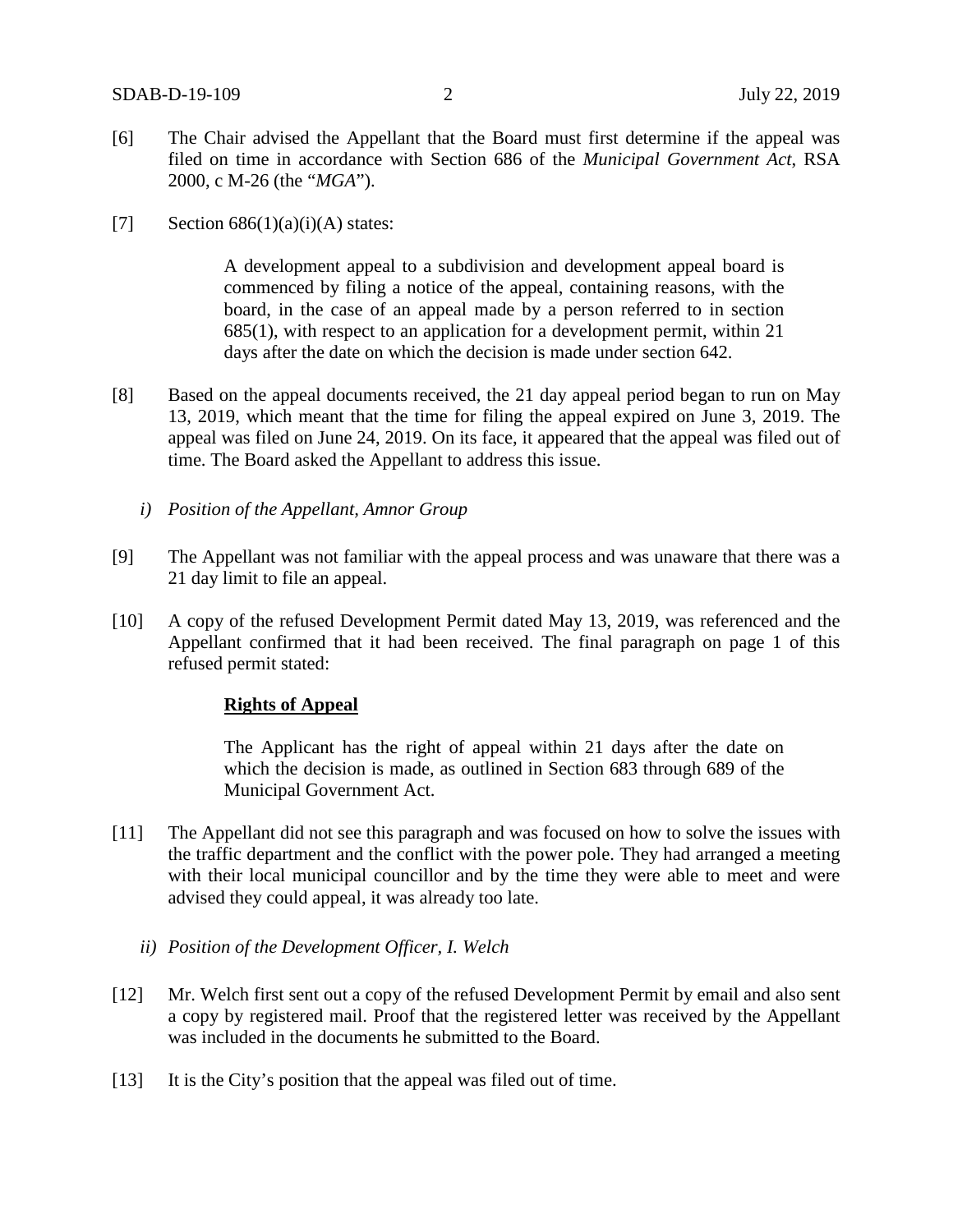#### **Decision**

[14] The appeal was filed out of time, so the Board has no jurisdiction to hear the matter.

#### **Reasons for Decision**

- [15] Section 686(1)(a)(i)(A) of the *MGA* provides that the timeline for filing an appeal with respect to a refused development permit is "within 21 days after the date on which the decision is made under section 642".
- [16] Section 642(3) of the *MGA* states:

A decision of a development authority on an application for a development permit must be in writing, and a copy of the decision, together with a written notice specifying the date on which the decision was given and containing any other information required by the regulations, must be given or sent to the applicant on the same day the written decision is given.

- [17] The Board is of the view that the 21-day appeal period commences after the Development Officer has complied with the requirements of Section 642.
- [18] In this case, the Development Officer issued its written decision and complied with the requirements of Section 642 on May 13, 2019. The refused Development Permit specifically stated that the Appellant had 21 days from the date of the decision to file an appeal. The Development Officer also sent a registered letter with a copy of the refused Development Permit application on May 13, 2019.
- [19] The Board finds that the Development Officer complied with the requirements of Section 642(3) on May 13, 2019, meaning that the appeal period commenced on that date and expired on June 3, 2019. The appeal was not filed until June 24, 2019 and is therefore out of time. Accordingly, the Board has no jurisdiction to hear the appeal.

KChimau sf

Kathy Cherniawsky, Presiding Officer Subdivision and Development Appeal Board

Board Members in Attendance Mr. B. Gibson; Ms. G. Harris; Mr. A. Peterson; Ms. E. Solez

CC: Development & Zoning Services – I. Welch / H. Luke